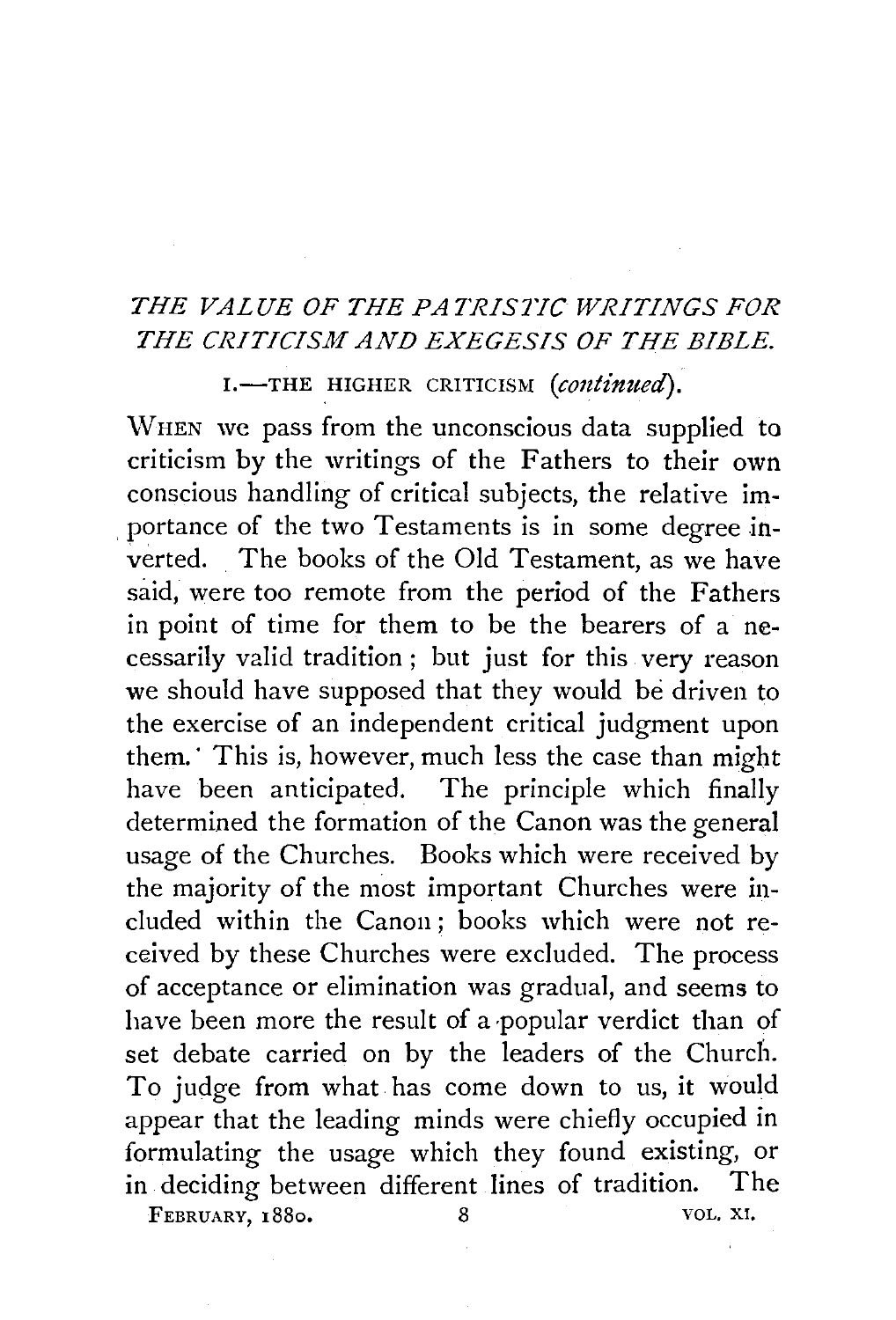great question in regard to the Old Testament was whether the Jewish tradition should be followed or the Alexandrine. The Jews reckoned twenty-two (later twenty- four) canonical books corresponding to the letters of the Hebrew alphabet, and it is practically this Canon which is now accepted by the Reformed Churches, certain books  $(e, g, \cdot)$  the Minor Prophets) being divided which the Jews regarded as one. On the other hand, the Septuagint Version, representing the opinion of the Hellenistic community at Alexandria where it was made, admitted, in addition to our present Canon, the books known as the Apocrypha. The balance of authority was really on the side of the Palestinian tradition. It counted among its advocates not only Melito of Sardis (who took a journey to the East specially to inquire into this subject), Athanasius, Amphilochius, Hilary of Poitiers, and Ruffinus, but also the commanding names of Origen and Jerome. Most of these writers expressly placed the books of the Apocrypha upon a lower grade, as such as (in the words of the sixth Article of the Church of England, taken from Jerome) were read by the Church for "example of life and instruction of manners," but were not to be applied to "establish any doctrine." But, broadly speaking, it may be said that these writers, so far as they employed the critical faculty, employed it rather to distinguish between traditions than to examine and test the tradition itself.

With this general suspension of critical inquiry, it must not be inferred at once that because a writer makes use of an Apocryphal book, even though he quotes it in the same manner as Canonical Scripture, he therefore held a deliberate view as to its authorship.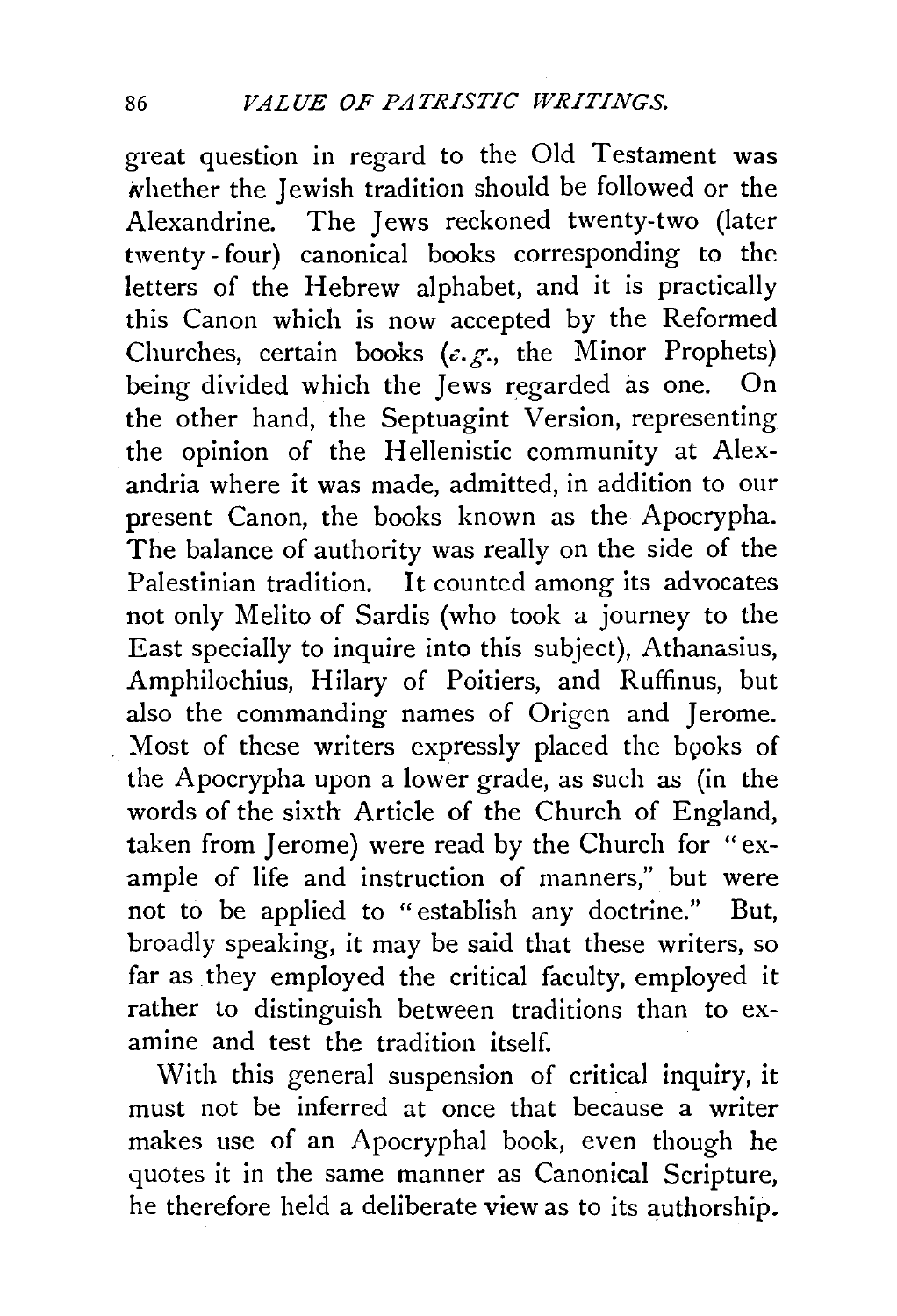For instance, Origen quotes the Book of Tobit as .Scripture, and he even makes a qualified use of it in controversy, on the ground that "the Churches use it," .and yet he is clearly well aware that its authenticity is very doubtful. He notes the fact that the Jews rejected it even from their Apocrypha, and that they also rejected the Book of Judith.<sup>1</sup> In like manner Jerome frequently quotes the Apocryphal books as Scripture, though he distinctly draws the line at the Reformed Canon (for which he is, indeed, the great authority), and though he questions the admission of the Book of Wisdom even among the Apocrypha, because it was pseudepigraphal and had no Hebrew original.<sup>2</sup>

This reservation, however, only need be made for a select few. The great mass of the Church Fathers seem to have followed blindly in each other's steps. They not only accept the current usage, but they are ·deceived by it. It is enough that a book has got .established under a certain name ; by that name they will quote it and take its authorship for granted.<sup>3</sup> The Book of Judith is quoted by Clement of Rome to all .appearance quite as sober history. It is appealed to as "Scripture" by his namesake of Alexandria, by Hippolytus, Hilary of Poitiers, and Lucifer of Cagliari. The Book of Tobit is distinctly recognized by Clement -of Alexandria, Cyprian, Hilary, and Lucifer. The Book of Wisdom met with very general acceptance. From the time of Clement of Alexandria passages from it are frequently quoted as utterances of "Solomon" or of "the Divine Wisdom." The Book of

<sup>&</sup>lt;sup>1</sup> *Ep. ad Afric. c.* 13. <sup>2</sup> *Praf. in Libr. Salom.* 

<sup>&</sup>lt;sup>3</sup> See for what follows, Diestel, *Geschichte d. A. T. in d. christl. Kirche*, pp. .22, 23; Reusch, *Einteitung in d. A. T.*; and especially the articles on the several .books by Dr. \Y cstcott in *Dictionary* 0} *the Blb!e.*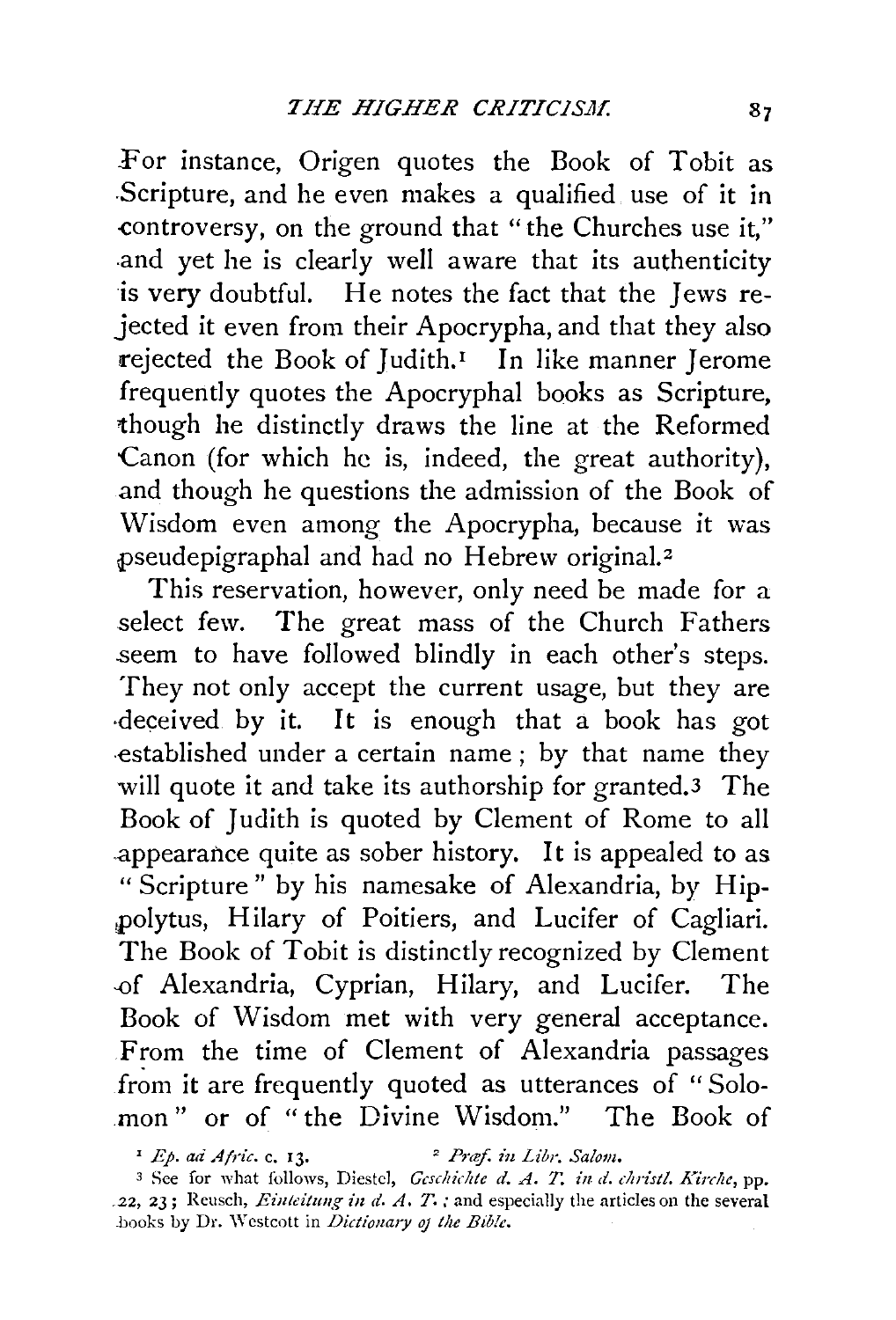Baruch is another book that many writers treat as: Scripture. Irenæus has a long quotation from it, which he attributes expressly to its reputed author, Jeremiah. Clement of Alexandria and Tertullian also quote it as Jeremiah's. The same Clement (who seems to be peculiarly prolific in such mistakes) assigns the so-called 2 Esdras to the "prophet" Ezra. Even the grotesque story of Bel and the Dragon is gravely attributed, both by him and by Irenæus, to Daniel.

But perhaps the culminating instance of an uncritical acceptance of spurious works is to be found in Tertullian. He has occasion to quote the book of Enoch, and with characteristic boldness he undertakes to defend its genuineness. His argument has been thus. succinctly summarized: "I am quite aware that somereject the book, and that it is not in the Jewish canon. I suppose people think that it could not have survived the deluge. But might not Noah have heard and remembered it all ? or have been inspired to repeat it,. just as Ezra is believed to have restored the Jewish literature lost in the destruction of Jerusalem? Nothing must be rejected which really concerns us; and we read that every Scripture suitable for edification is divinely inspired.<sup> $I$ </sup> The Jews reject it, as they reject other things, because it tells of Christ." 2

I know of nothing equal to this unless it is, perhaps,. Augustine's wonderful vindication of the Davidic author- ship of the *u'hole* Psalter. He thinks that David really wrote all the hundred-and-fifty Psalms, but that he prefixed other names to some as indicating something

<sup>&#</sup>x27; Note the fallacy. St. Paul had said (or at least the Greek will bear the· meaning), "All inspired Scripture is profitable for edification." Tertullian infers. from this that " all that is profitable for edification is inspired "-obviously a very different position.<br><sup>2</sup> *De Cult. Fem.* i. 3; comp. Bishop Ellicott's *Commentary*, vol. iii. p. 517.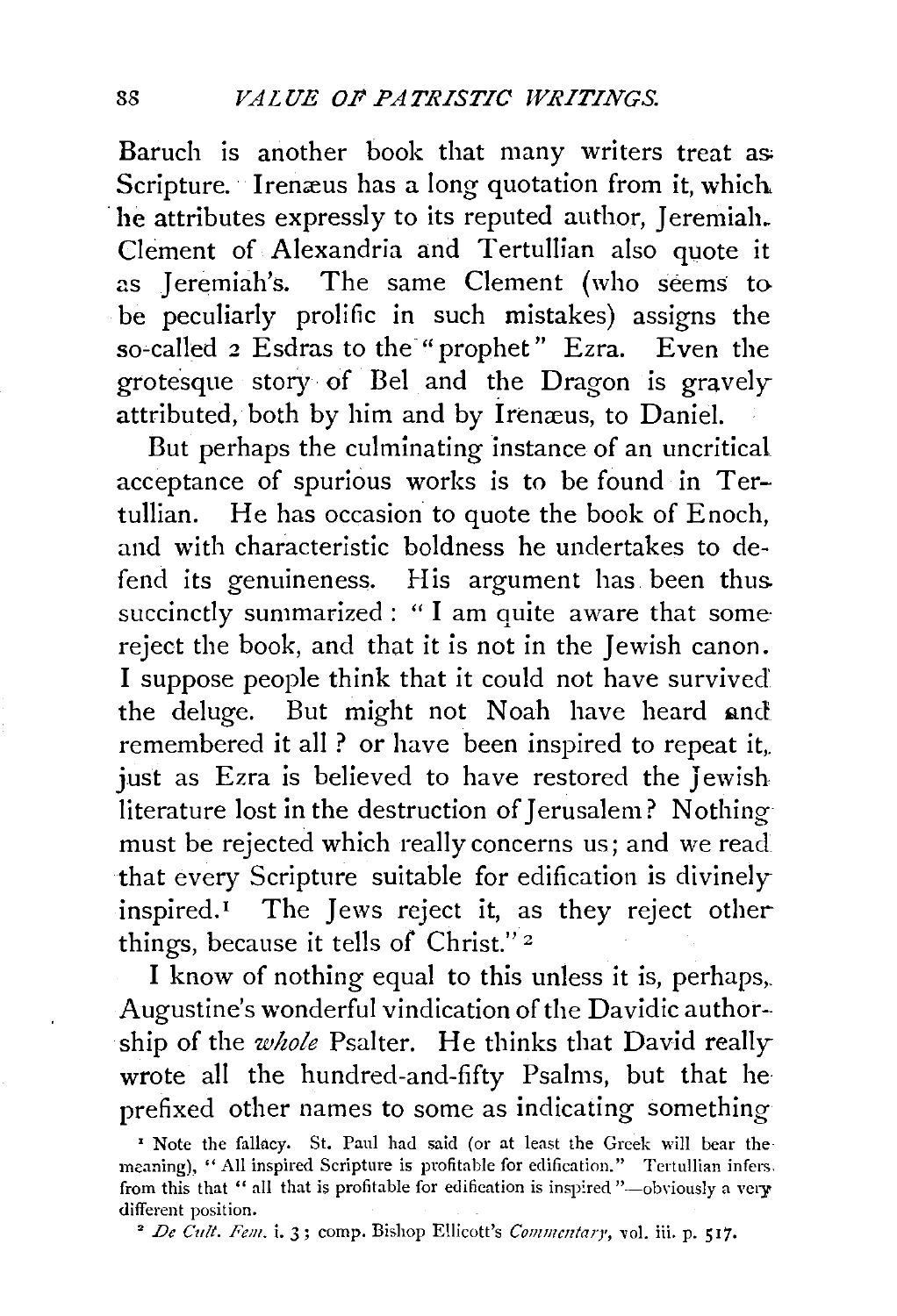appropriate in their contents, while some he purposely left without any name "as the Lord inspired this various arrangement-intricate, but not unmeaning."<sup>1</sup>

After such wholesale and extravagant blundering, smaller errors, such as that of Origen, Hilary, and Jerome-that the anonymous Psalms belong to the author last named in a heading  $2$ —sink into insignificance ; though a little careful observation would have .shewn that any such view is untenable.

With so many instances of the very opposite of all that is meant by competent criticism arrayed before us, the question will naturally be asked, how it came :about that the Canon is after all so sound as it is. Ultimately, no doubt, it is due to that overruling Pro vidence which so often and in such manifold ways has ·educed excellent results out of very imperfect elements. But, humanly speaking, three causes may be said to have been at work.  $(1)$  The form which the Canon finally assumed was, as we have seen, determined less by critical debate than by the actual usage of the ·Churches ; and that usage in its turn was determined by a sort of pious instinct which is frequently right where the elaborate conclusions of reasoning are wrong. (2) So far as the present Canon of the Reformed Churches is concerned, it is due chiefly to the authbrity ·of a single mind-and that mind the one which, as well by native robustness as by acquired learning, was, perhaps, in all antiquity, the best fitted for the task --the masculine and vigorous intellect of Jerome.  $(3)$ In the gradual process of the formation of the Canon there was, perhaps, after all a stronger element of

<sup>&</sup>lt;sup>1</sup> Quoted by Trench, *St. Augustine on the Sermon on the Mount*, p. 56, n.

<sup>•</sup> Reusch, *Einlcitu11g,* &c., p. *55·*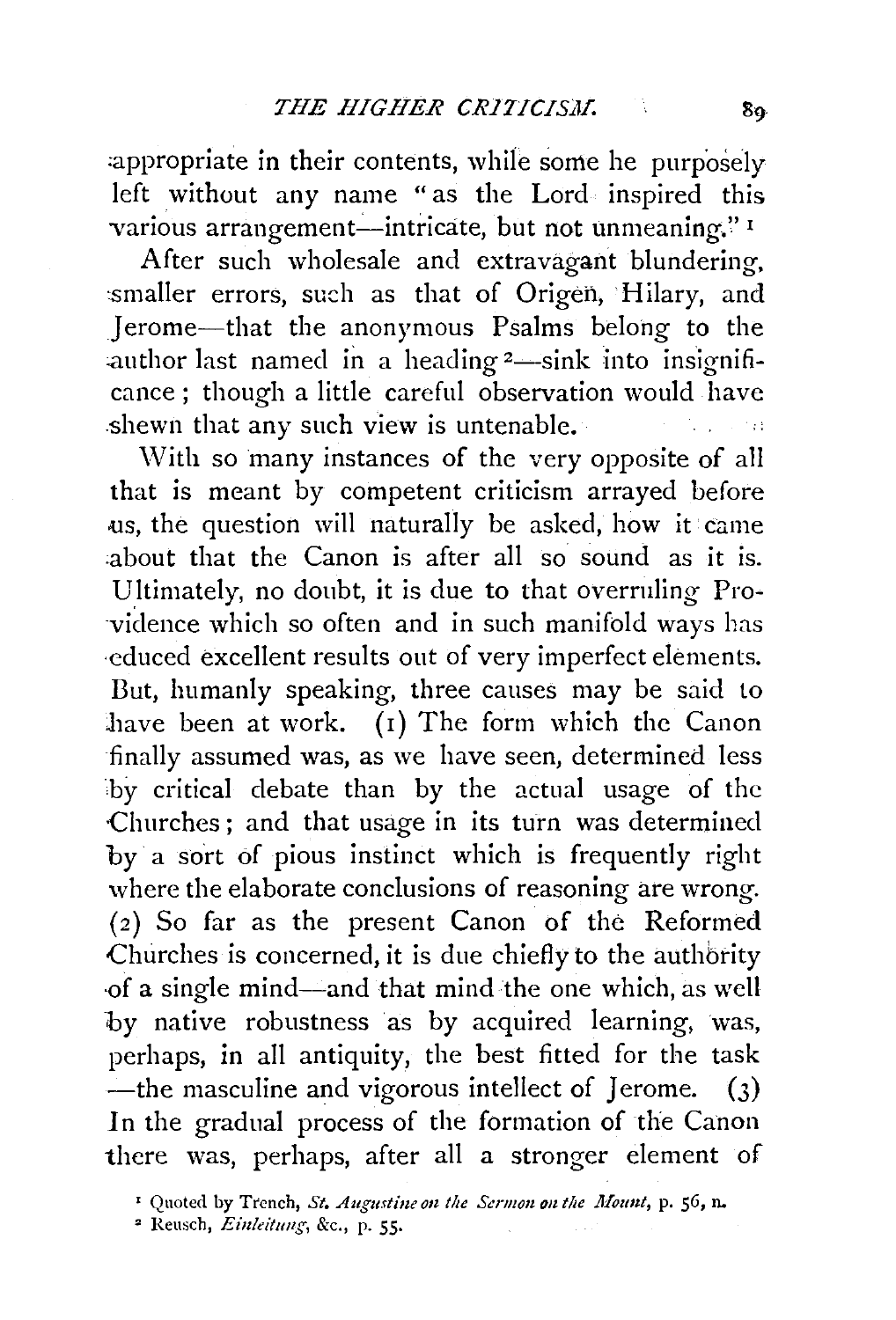criticism than such facts as we have already noticed might lead us to suppose.

It would be a mistake to imagine that the ancients. were not awake to strictly critical considerations. They were well aware of differences of style. " Each of the. [minor] prophets has his own peculiarities." "Hosea. is broken up into clauses *(commaticus)* and, as it were, speaks by [single] sentences; Joel is clear at the begin-ning, more obscure at the end." "Jeremiah is ruder *(rusticior)* in style than Isaiah and Hosea and some other prophets." Ezekiel "is neither very finished nor very rude, but something between the two." The style of Isaiah is "finished, as might be expected in one of noble rank and cultured (urbanæ) eloquence."<sup>1</sup>

But there are traces of finer observation than this. When Clement of Alexandria notes 2 that there is the. same "complexion of style" in the Greek of the Epistle· to the Hebrews and in that of the Acts, this is not by any means an obvious remark, and yet it receives considerable confirmation on closer inquiry. Dr. Delitzsch has quoted no less than eighty-seven distinct words and phrases 3 (many of them, of course, in numerous examples) as at once common to and characteristic of the two writings. And though this list may have to be a good deal cut down in any argument as to the authorship of the Epistle, still there will remain amply sufficient to justify an observation not made by laboriously consulting a Concordance, but from a delicate appreciation of the characteristics of diction. Resemblances of language-up to a certain point-do not necessarily prove identity of authorship. So far Clement's in-

<sup>&</sup>lt;sup>1</sup> See the *Prefaces* collected by Tischendorf in *Biblia Sacra Latina V. 7., &c.*..

<sup>&</sup>lt;sup>2</sup> Ap. Euseb.  $H. E.$  vi. 14; compare the last number of this Magazine, p. 14.

<sup>&</sup>lt;sup>3</sup> Given in full by Lünemann, *Hebräerbrief*, pp. 24-31.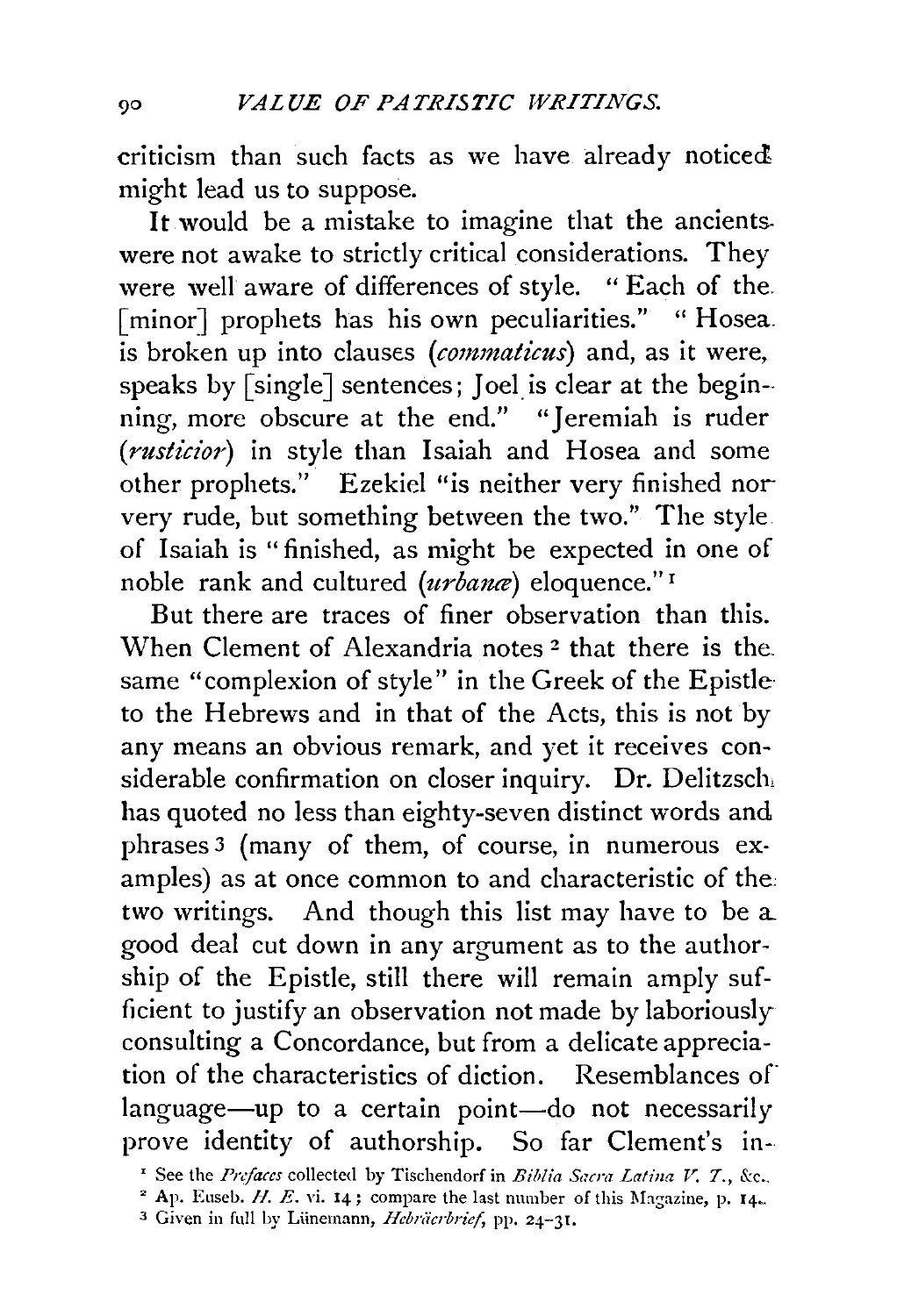ference may be wrong, but this must not detract from his credit in perceiving that the resemblances exist.

Origen has kept to a safer proposition. He will not commit himself to name the actual author, but he does not hesitate to assert negatively on the evidence of style that the Epistle is not by St. Paul. "Every one," he says,<sup> $I$ </sup> "who is competent to judge of differences of diction  $(\phi \rho \acute{a} \sigma \epsilon \omega \nu)$  would acknowledge that the style  $(\chi a \rho a \kappa \tau \eta \rho \tau \eta s \lambda \xi \epsilon \omega s)$  of the Epistle entitled to the Hebrews does not exhibit the Apostle's rudeness and simplicity in speech (τὸ ἐν λόγφ ἰδιωτικόν), though he acknowledged himself to be but *simple in his speech,* that is, in his diction (τη φράσει), but it is more truly Greek in its composition (συνθέσει της λέξεως)." Origen's own opinion is that the thoughts of the Epistle are those of St. Paul, but " the diction and composition that of some one who recorded from memory the Apostle's teaching, and, as it were, illustrated with a brief commentary  $(\sigma \chi \circ \lambda \omega)$   $\rho \circ \sigma \circ \chi \circ \sigma$  and the sayings of his master." Whatever we may think of this, it represents in any case a refined critical scholarship.

Still finer and even more masterly is the well-known criticism of Dionysius of Alexandria on the Apocalypse. Some, he says, $2$  are inclined to disparage the book and to say that it could not be written by the Apostle, but that its gross conception of the millennium is much more in character with Cerinthus. But he (Dionysius) will not venture to set the book aside, as there were many who valued it highly. He would rather believe that there was some deeper meaning in it more than he himself could understand. The author called himself

<sup>1</sup> Ap. Euseb. *II. E.* vi. 25; compare Westcott *On the Canon*, p. 327 (Third, Edition).

 $2^2$  Ap. Euseb. II. E. vii. 25.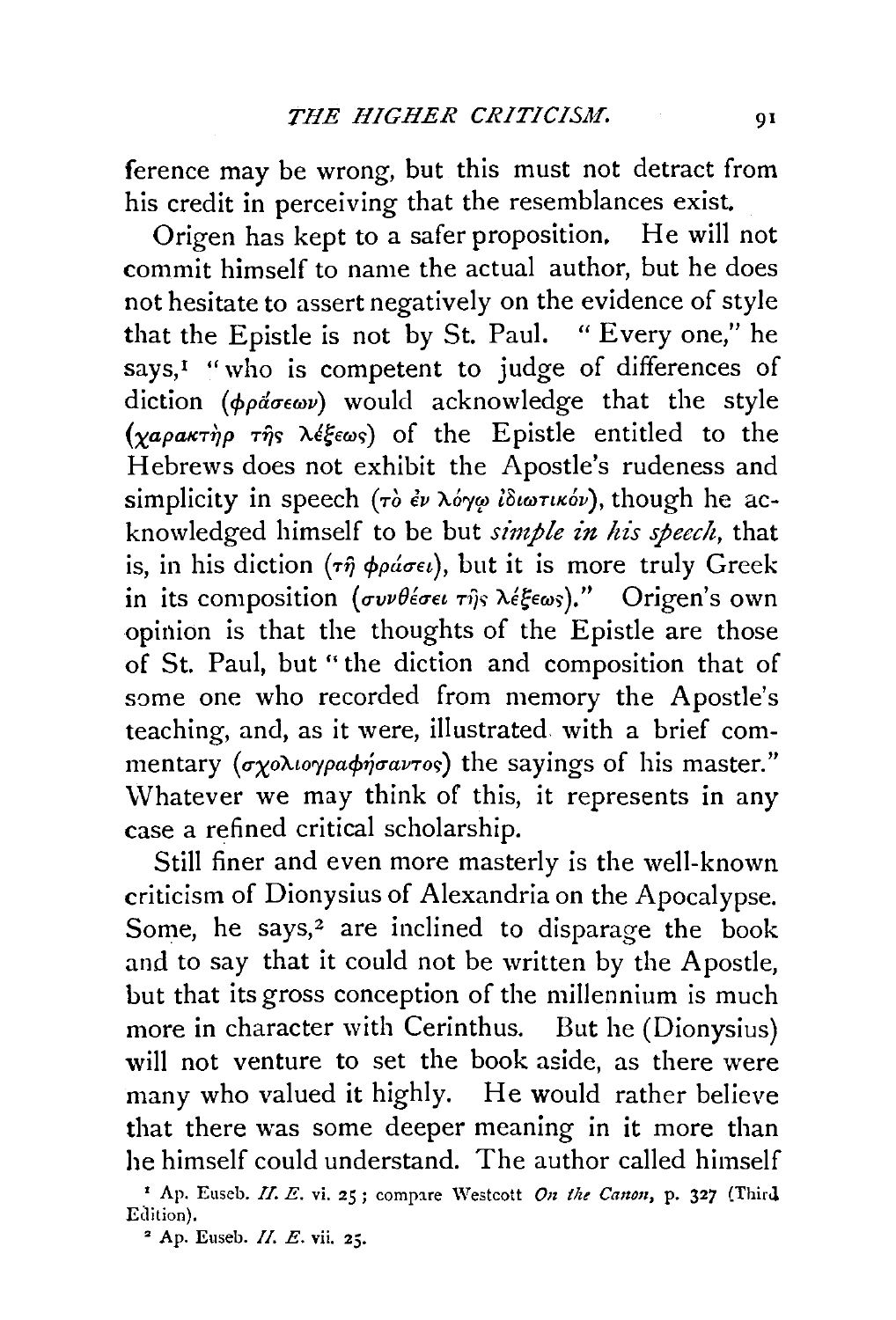John, and it was not to be denied that such was really his name. It was further to be admitted that he was a: holy and inspired man : but it was not so easy to admit that he was the Apostle, the son of Zebedee, who wrote the Gospel and the Catholic Epistle. Rather the character of both and the form of the language, as well as the general execution ( $\delta u \xi \alpha \gamma \omega \gamma \hat{\eta} s$ —a technical term) of the book, pointed to the conclusion that the author was not the same. Dionysius goes on to urge that the author of the Gospel conceals his personality, while the author of the Apocalypse places his in the forefront-" John to the seven Churches which are in Asia." "I, John, who also am your brother and companion in tribulation, was in the isle that is called Patmos, for the word of God and for the testimony of Jesus Christ." There may have been other Johns of the same name: and tradition indeed said that there were two tombs at Ephesus each bearing the name of John. The Gospel and the Epistle hang together. Both begin very similarly. In both we find the same phrases constantly recurring—" life," " light," " darkness," " grace," "joy," "flesh and blood of the Lord," "forgiveness of sins," " the love of God for us," the commandment to ''love one another," the duty of keeping all the commandments, the "conviction" of the world, the devil, Antichrist, the promise of the Holy Ghost, the adoption of God, the faith required of us throughout ; a constant reference to "the Father" and "the Son." The Gospel and the Epistle have one character, the Apocalypse another, totally distinct, and without any kind of cross reference to connect them. Further, it is possible to prove from the style and diction that the Apocalypse is by another hand than that which wrote the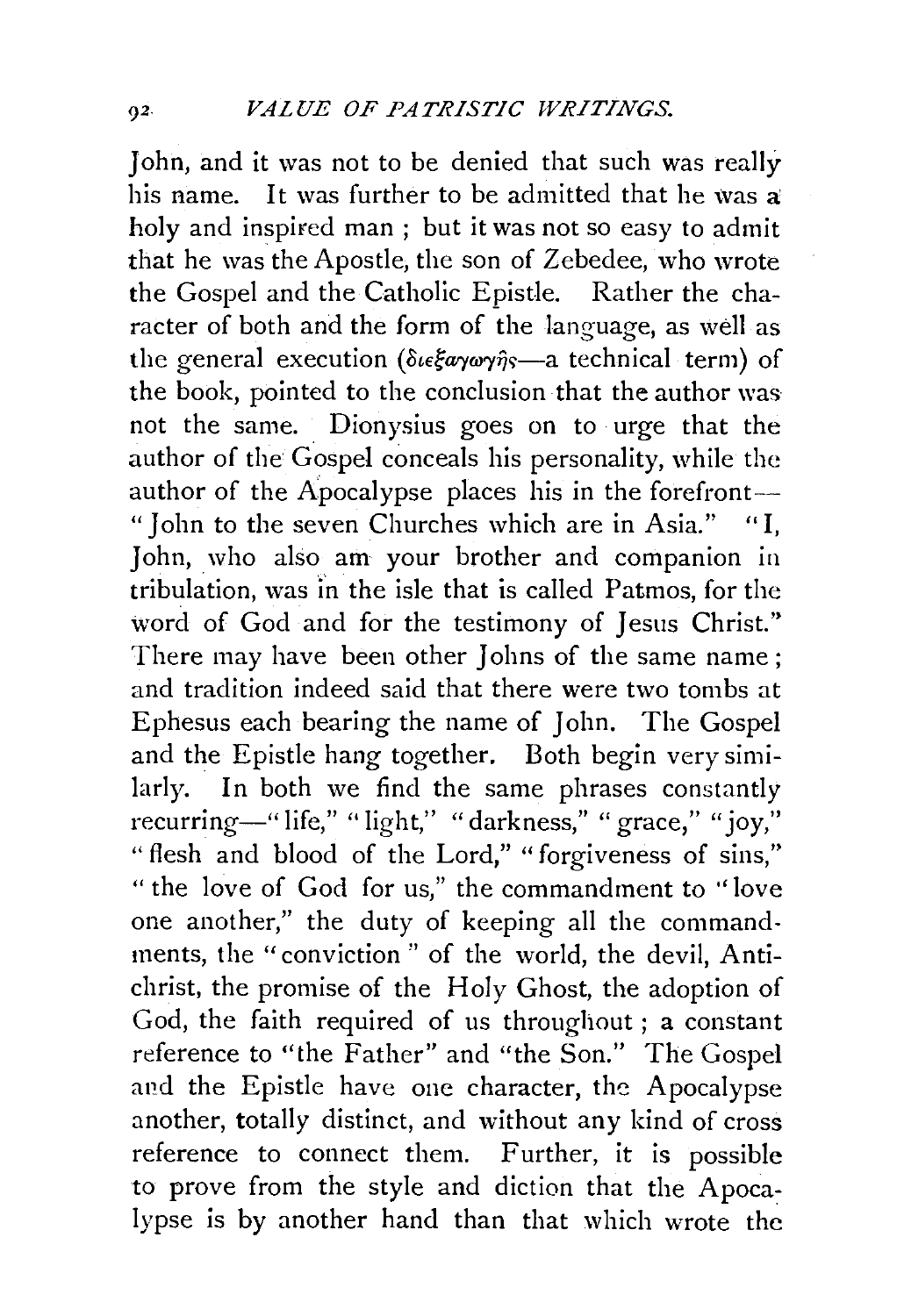Gospel and Epistle. These last are in elegant and finished Greek. There is not a trace of barbarism or solecism about them. Evidently their author had the gift both of knowledge and of expression. The author of the Apocalypse, on the contrary, had the gift of knowledge, but not that of expression. His Greek is not good. He employs barbarous idioms and sometimes even solecisms. These might be quoted, but that I would not have any one suppose that I am saying these things in a spirit of levity and disparagement.

Such is the criticism of Dionysius. Could anything be more modern? It really anticipates the essence '0f all that modern writers have been able to say upor the subject. Something has been said bearing upon it in the last paper, and a hypothesis has been stated under which the reasons given by Dionysius do not seem to be conclusive. Still they are certainly valid as far as they go. The three main points— $(r)$  difference in the author's manner of self-presentation; (2) difference in ideas and terminology ;  $(3)$  difference in style and  $grammatical structure - are all clearly brought out.$ Whatever it may add in the way of detail, negative criticism can only run upon these lines.

There is, however, something more in this passage than its intrinsic value. The name of Dionysius of Alexandria probably bears a less place in the perspective of Church history than it really held in hi . own time. Eusebius speaks of him as 'the great bishop." And yet his fame has been eclipsed in the eyes of later ages by that of men like Tertullian or Cyprian, his superiors in polemical energy, or in administrative capacity, but his inferiors by far in all the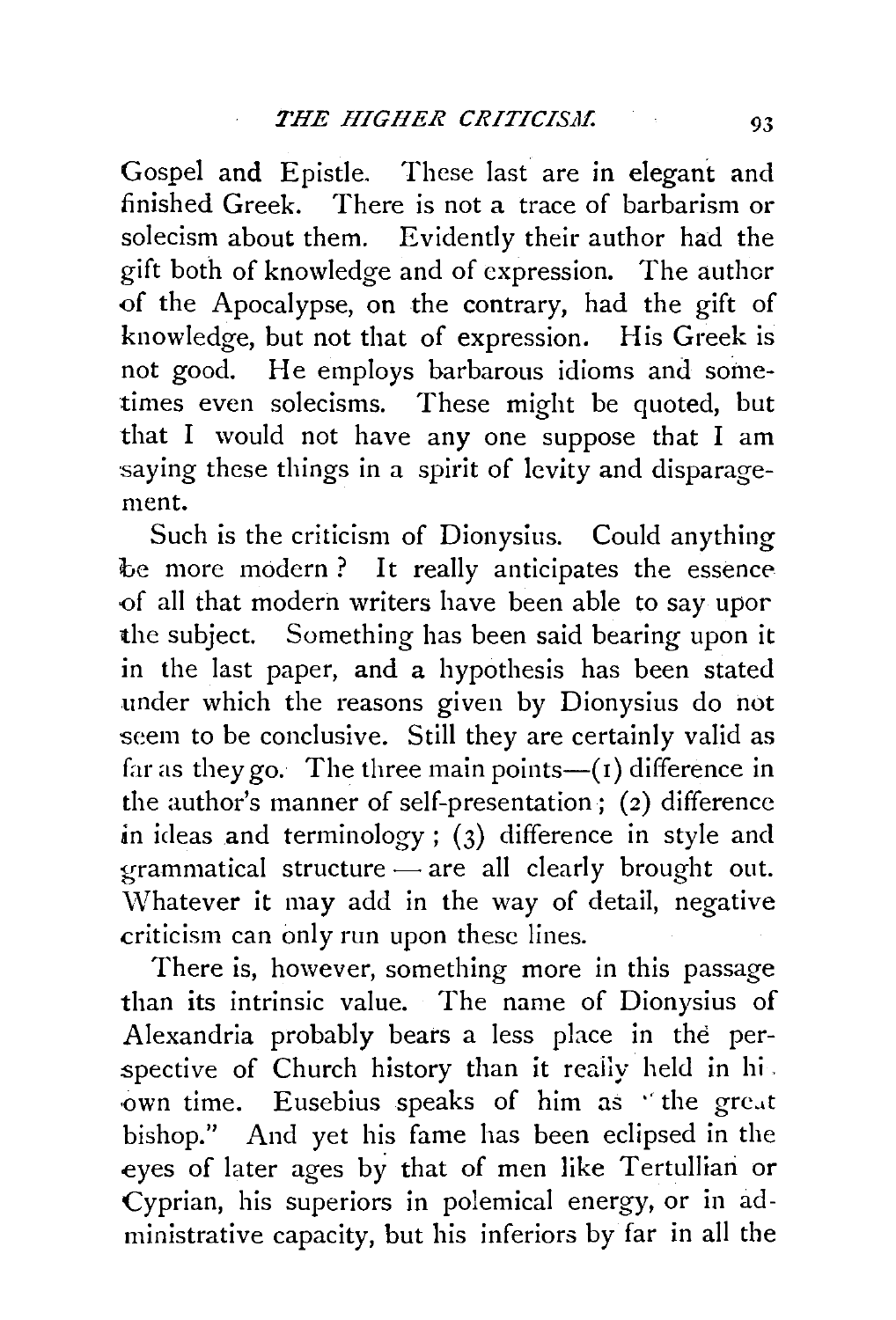qualities that make for the ascertaining and definition of truth. Men like Dionysius have very often made a comparatively small figure upon the surface of things. Their work is, as it were, underground. But a mighty work it is for all that. Dionysius, and others like him, doubtless exercised a much greater influence in forming the Canon of Scripture than Tertullian or Cyprian ever did. Alexandria was the workshop of opinion- especially of critical opinion-for the first three centuries of Christian history. The Catechetical School gave the lead to Alexandria; and Dionysius, a pupil of Origen, was first head of the Catechetical School, and then bishop. Athanasius was a bishop of the same see. If Dionysius did not himself give laws. to the Church, he was one of a chain of men who taught and trained those who gave the laws. Trace back the lives of the men of action some few degrees, and it may be found that the current and direction was given to them out of some quiet study. Plato need hardly have made his philosophers kings, for the world is governed by philosophers who wear no crown.

The names of many of those who cooperated in the. unobtrusive but most important work of determiningthe limits of the Bible have perished ; but one has. survived who deserves to be ranked alongside even of Dionysius and of Origen. Like Dionysius, only known to us by a few fragments, Julius Africanus is, nevertheless, a weighty name in the history of the Old Testament Canon. His controversy with Origen about the Story of Susanna gives a remarkable glimpse into the working of the critical process in the best scholarship of the age.', It seems that Origen had been engaged in a discussion with a certain Bassus,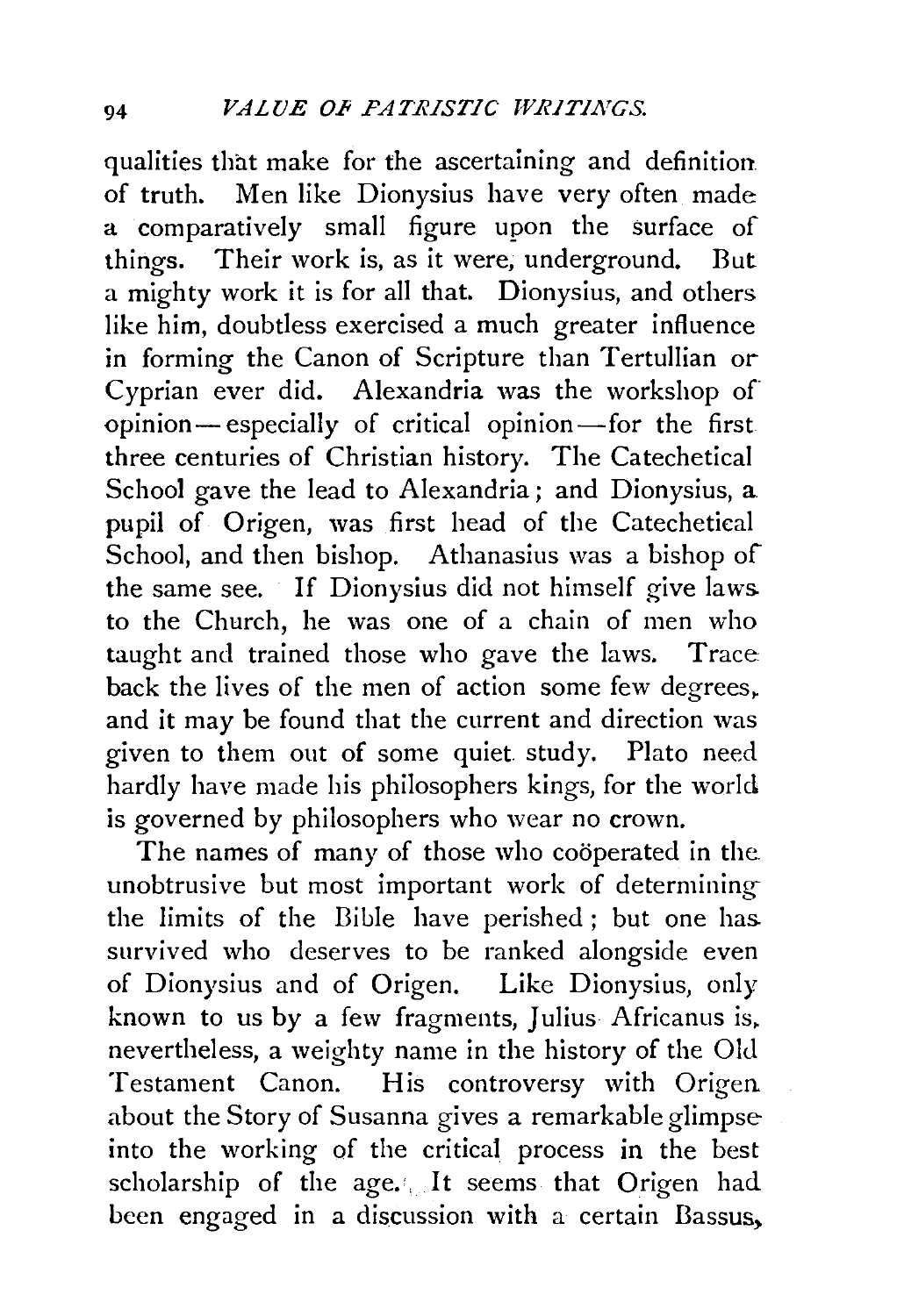at which Africanus was present. In the course of this the Story of Susanna was appealed to as historical, and this appeal Africanus had passed over in silence at the time, but afterwards wrote to Origen to challenge it. Africanus was somewhat the elder of the two, and he calls Origen his "son."

" Greeting, my lord and son, most honoured Origen, from Africanus. When you held your sacred discourse with that stupid fellow (ròv ayvopova), you alluded to the prophecy of Daniel in his youth ; and in this, as was proper, I acquiesced at the time. But I am surprised how it came to escape you that this part of the book is spurious. For this section, though it is indeed, in other respects, an elegant composition, yet is shewn and proved in many ways to be of later date, and a forgery. When Susanna is condemned to death, the prophet, seized by the Spirit, cried out that the sentence was unjust. Now, in the first place, it is in another way that Daniel prophesies—always by means of visions and dreams, and sometimes he obtains the visitation of an angel, but never by the prophetic afflatus. In the next place, after he has uttered this remarkable cry, he convicts them in a most extraordinary manner, such as would not be found even in Philistion's play.<sup>1</sup> For, not content with rebuking them through the Spirit, he places them apart, and asks them where they saw her commit adultery. And when one said, *Under an ilex* ( $\pi \rho \hat{i} \nu \sigma$ ), he answered that an angel would *saw him asunder* ( $\pi p$ *io* $\epsilon \nu$ ); and in like manner when the other said, *Under a mastick tree*  $(\sigma_X\hat{\mu}\nu_0s)$ , he threatened him with being *cleft asunder (oxiofipai)*. In Greek, indeed, there is just this simi-

<sup>1</sup> See Routh, adnot. ad loc.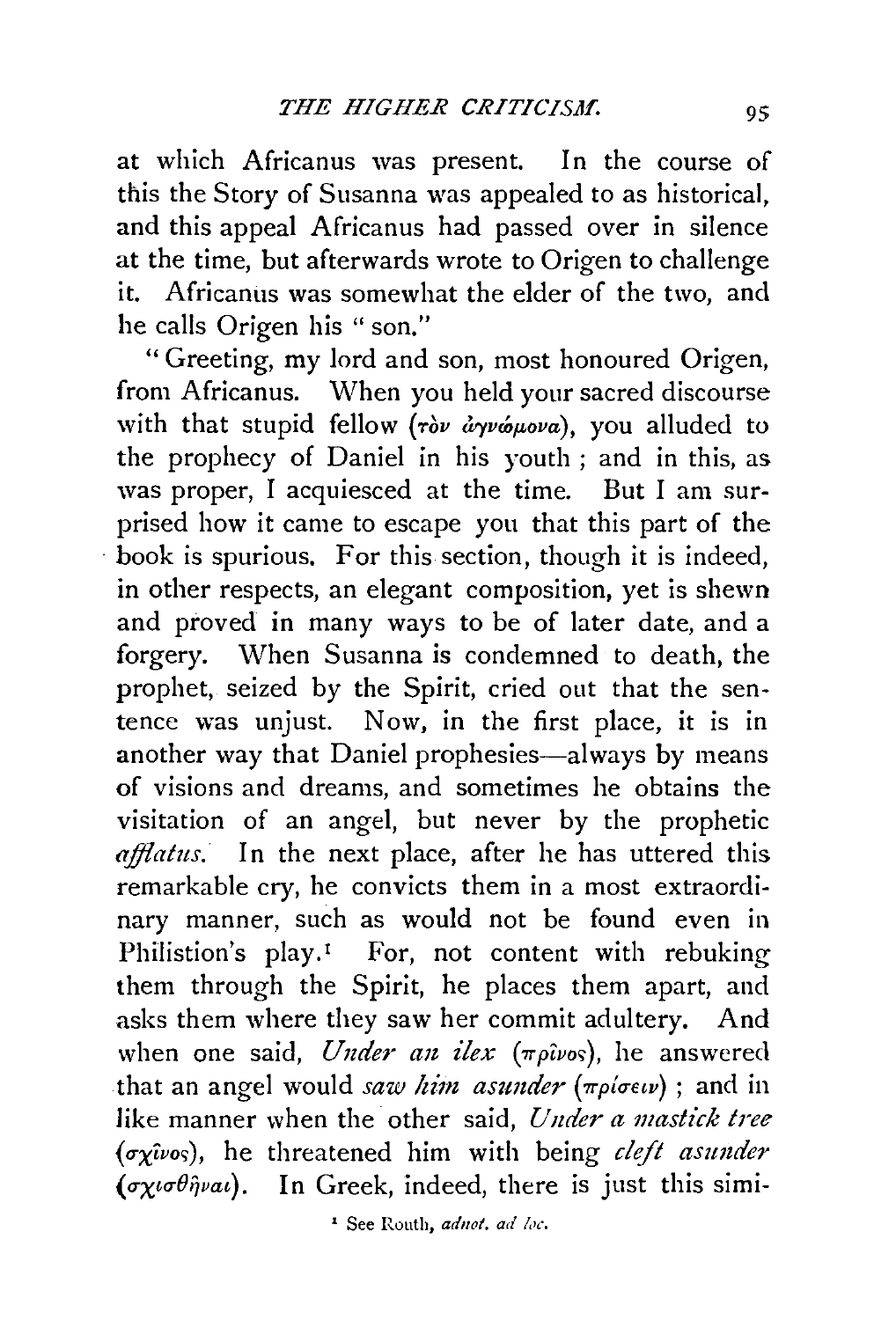larity of sound between  $m\omega$ *uov* and  $m\rho/\sigma a\iota$ , and between.  $\sigma x^2$ *ivov* and  $\sigma x^2$ *igai*; but in Hebrew the words are altogether different. But all the books that belong to the Old Testament were translated from Hebrew into Greek."

" Again, how came it that a set of captives among the Chaldæans in Babylon, who were constantly being strangled<sup>1</sup> and cast out unburied in the streets, as we are told was the case in the former captivity of Israel, their sons being carried off to be made eunuchs and their daughters for concubines, as had been prophesied-how came it that they could pass sentence of death, and that upon the wife of their king Joakim, whom the king of Babylon had made partner of his throne ? Or if it was not he, but another Joakim from among the people, where did he, a captive, get his mansion and spacious garden ? But before coming to details like these, this section and the two others at the end are not included in the Book of Daniel received among the Jews. And besides, of all the prophets who had gone before, not one has made use of a thought expressed by another; for their words being true, they had no poverty of them. But here Daniel, in threatening one of the elders, reminds him how the Lord said : *Thou shalt not slay the innocent and righteous person.* For all these reasons the section seems to me to have been added. The character of the diction is also different."

"There is my stroke. And now I beg you to give me the echo, and instruct me by your reply. Salute

<sup>&</sup>lt;sup>1</sup> I adopt here the conjectural reading,  $i\sigma\tau\rho\alpha\gamma\gamma\alpha\lambda\omega\mu\epsilon\nu\sigma$ . The MSS. have  $d$ στραγαλώμενοι, for which Delarue prints ήστραγαλωμένοι-" lost and won at play." It seems, however, highly probable that Africanus had in his mind *Tobit*  ii. *3*: είς *iκ τοῦ γίνους ἡμῶν ἐστραγγαλωμίνος ἔρριπται εν τη αγορ*ά. Sec Routh, *.aduot. a.! lot.*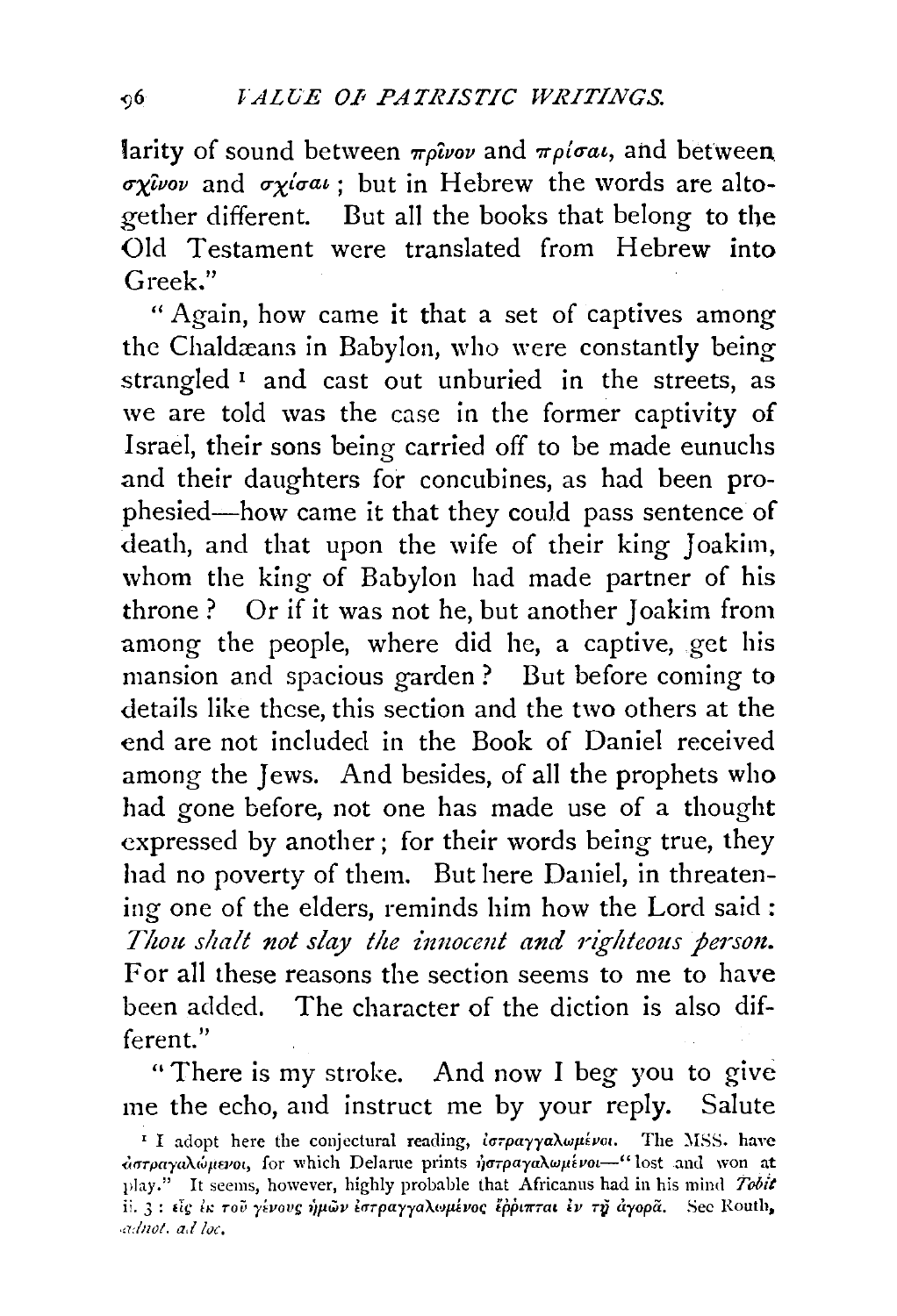all my masters. All your acquaintance salute you. I pray God from my heart to grant health both to you and your party." 1

This letter of Africanus is really in many ways a model of vigorous, shrewd, and trenchant criticism. It is, indeed, hasty in some places (notably where he asserts that the prophets did not copy each other's writings), and it does not shew quite a profound study and knowledge. But his points are, on the whole, well chosen and tersely put; on some he has overwhelming reason on his side; and where the ultimate verdict has. been so completely ratified, a few exaggerations may well be pardoned; the more so that many a modern critic of high reputation has used precisely similar arguments and pressed them to far more extravagant lengths. Africanus is the type and forerunner not of the extreme, but of the moderate school of criticism.

Origen's reply is much more lengthy. He is a little piqued by the tone of the letter, and he rather takes Africanus to task for his flippancy. His superior learning on Biblical subjects gives him an advantage which he is not slow to use. Himself fresh from the composition of his Hexapla, he at once lets Africanus know that if he made use of the history of Susanna, it was not from ignorance that it was not found in the Hebrew Daniel. He pours out instance after instance of similar interpolation. There were numbers of places which he himself had marked with an asterisk to shew that they were wanting in the Hebrew. But would Africanus have the Christian Church go and humbly beg the Jews to give them uncorrupted copies of their own Scriptures ? It would be strange if Providence

<sup>&#</sup>x27; Routh, *Rcliq. Sarr.* vol. ii. pp. 225-228.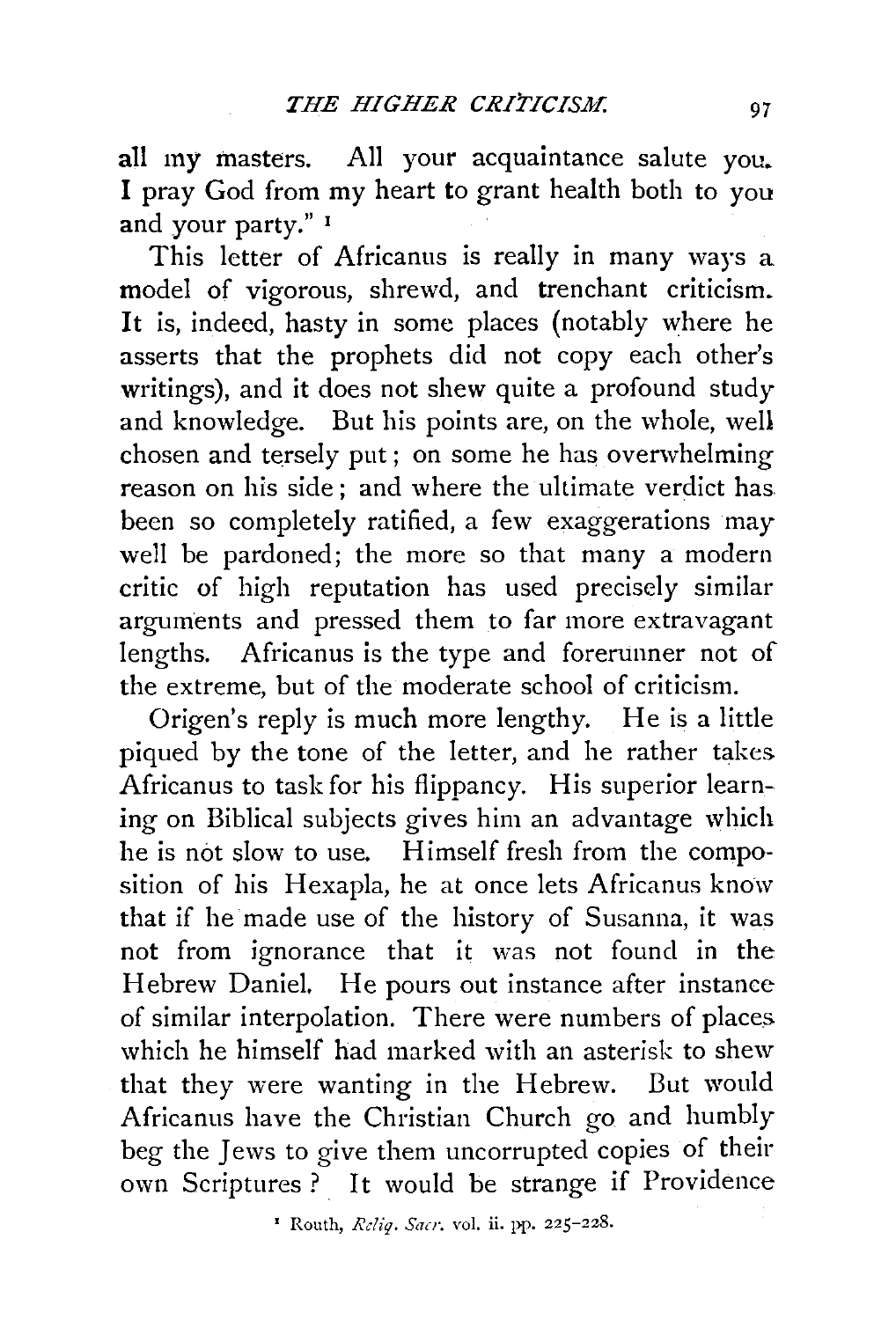had so neglected those for whom Christ died. He himself will carefully study the Hebrew readings, but he will not surrender all that is not found in them.

On the difficulty as to the play upon the names of the ilex and the mastick tree, Origen speaks with some reserve. He, too, had observed the difficulty, and he had consulted several Jews about it. He had tried to ascertain whether there might not be in Hebrew a similar play on words. But the Jews to whom he applied had not been able to give him any positive answer. They could tell him the words in their own modern Aramaic, but they did not like to make any affirmation about the ancient Hebrew, unless he could produce a passage in which the Greek and Hebrew were precisely parallel. This he could not do, and therefore he was obliged to leave the question as to whether there might not be a similar play on words in the Hebrew an open one.

The "sawing" and the "cleaving," no doubt, had reference to the future world, and not to any temporal punishment (like St. Luke xii. 45, 46). Other traditions were told about these same elders. But these, like the traditional story of the death of Isaiah, alluded to in Hebrews xi. 37, and the slaughter of Zechariah, the son of Barachiah, mentioned in Matthew xxiii. 35, seemed to have been purposely removed by the Jews from their scriptures.

It was said that Daniel prophesied not by the *afflatus*, but by dreams and visions. But this is too much to restrict the Divine operation. God spoke to Jacob in dreams, and by theophanies, but he, too, had the prophetic inspiration, as appeared from the blessings of his sons.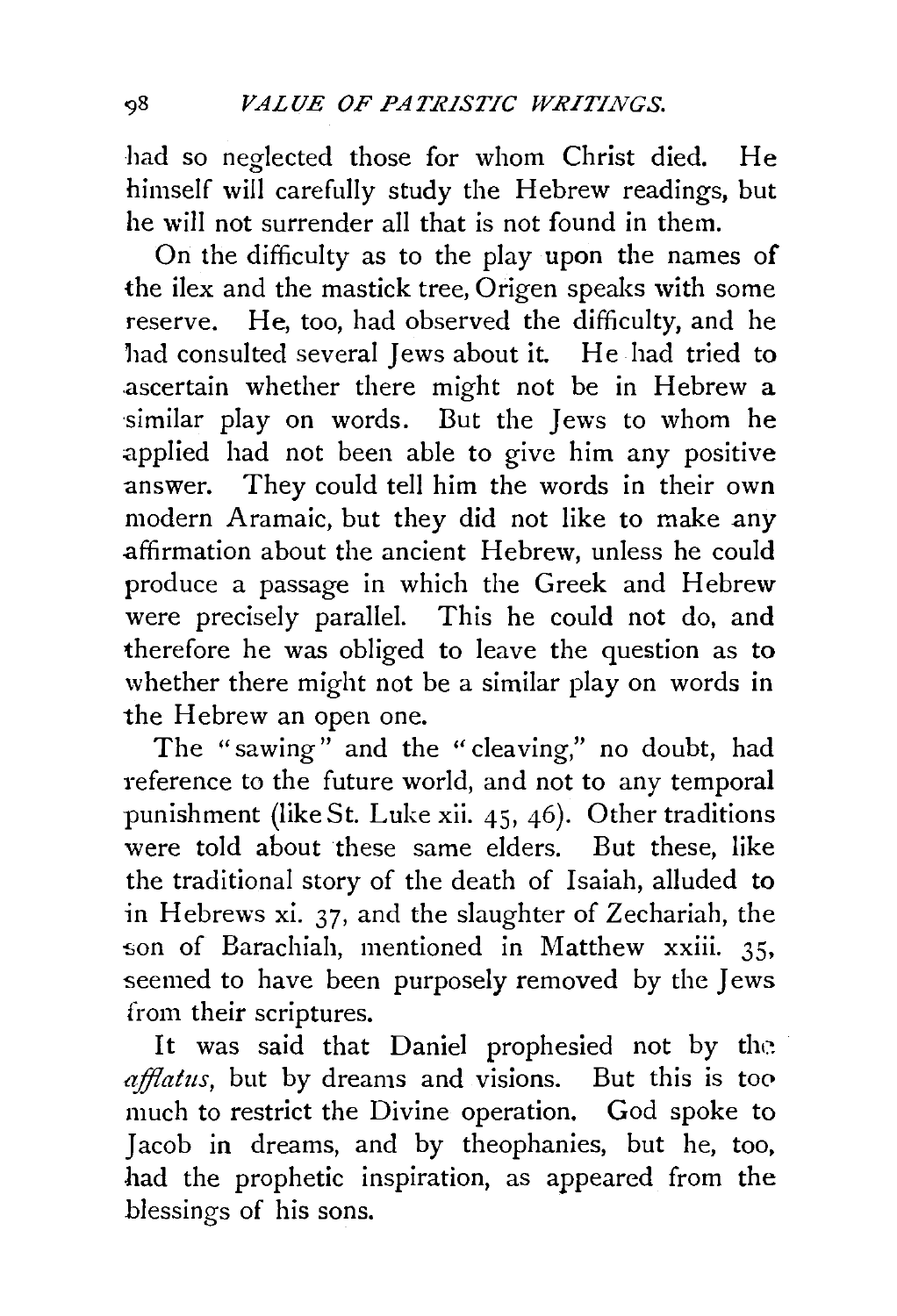The mocking way in which Africanus spoke of Daniel's judgment might just as well be applied to the judgment which Solomon passed upon the two harlots. As to the paronomasia  $(\pi \rho \hat{\mu} \nu s - \pi \rho \hat{\mu} \epsilon \nu v, \&c.),$ Origen had forgotten to remark that the translation might not be literal, but analogous ; he had found other instances of a like kind.

'Where did Africanus get his " strangled and cast out in the streets"? Apparently from the Book of Tobit. But Tobit also was not in the Jewish Canon. Besides, the same book shewed that, in spite of their captivity, some of the Jews enjoyed considerable wealth. If Nehemiah could obtain permission to rebuild the temple, much more might Joakim obtain a house and garden. That Joakim was a king there was no reason to suppose, beyond the name. And that the Jews should use their own laws and courts of justice was no more than the powers still allowed by the Romans to the ethnarch. That the prophets never borrowed from each other, Origen, of course, denies and disproves amply. He could have done so still more if he had had time. The difference of style he does not see.

Certainly this is a piece of apologetics, and of rather one-sided apologetics ; but how able and scholarly it is ! Origen, of all men, did not need to be told that there were differences between the LXX. text and the Hebrew. No man, either before or since, has ever worked at that particular subject with so much exactness. There is not a weak place in Africanus' argument that he does not seize. The rash assertion about the prophets not borrowing from each other was easy to demolish. The difficulties raised-and very justly